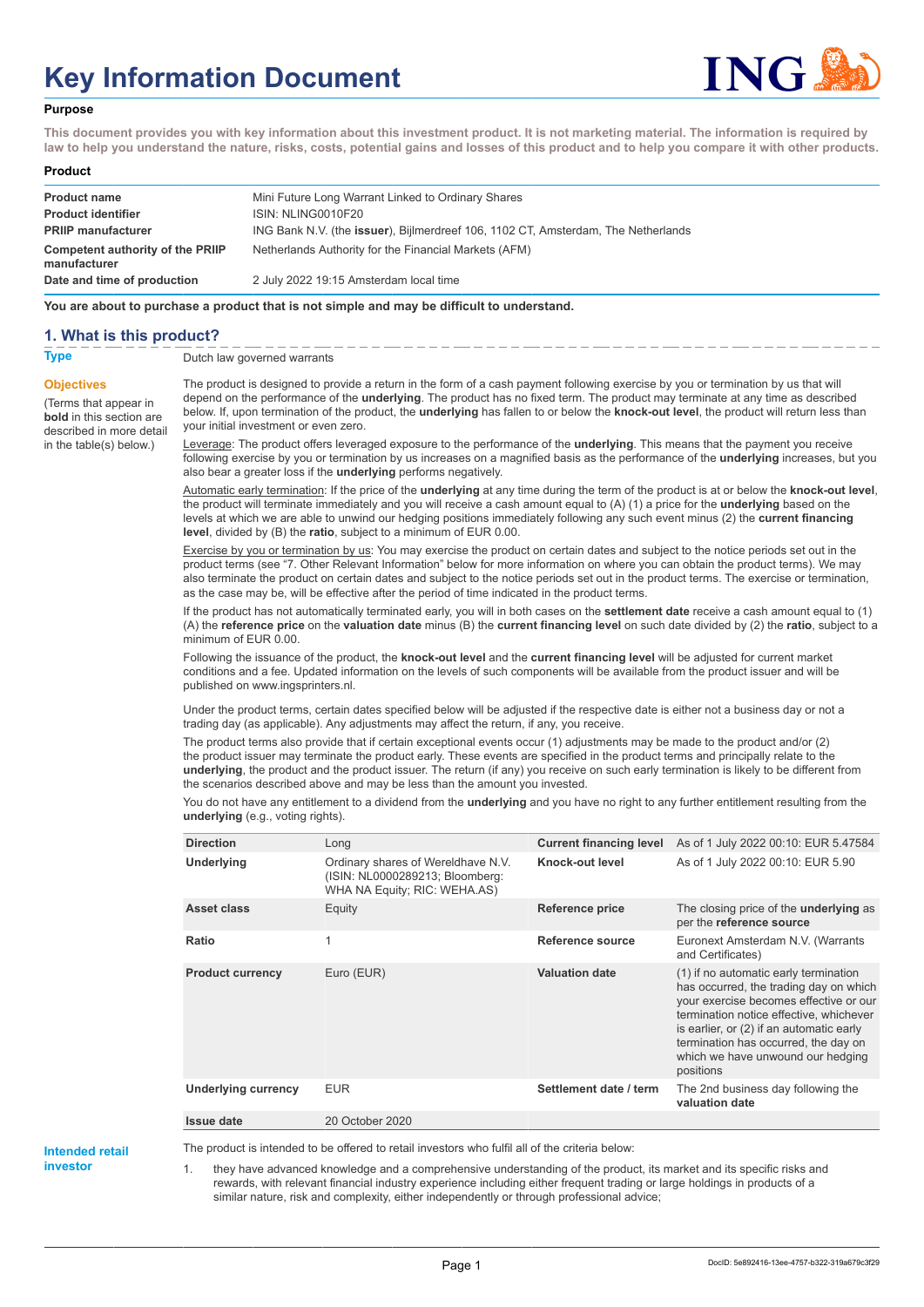- 2. they seek hedging and/or leveraged performance, expect the movement in the underlying to perform in a way that generates a favourable return, have an investment horizon of the recommended holding period specified below and understand that the product may terminate early;
- 3. they accept the risk that the issuer could fail to pay or perform its obligations under the product and they are able to bear a total loss of their investment; and
- 4. they are willing to accept a level of risk to achieve potential returns that is consistent with the summary risk indicator shown below.

The product is not intended to be offered to retail clients who do not fulfil these criteria.

## **2. What are the risks and what could I get in return?**

**Risk indicator**

**Performance scenarios**





**The risk indicator assumes you keep the product for 1 day. The actual risk can vary significantly if you cash in at an early or a later stage and you may get back less.**

The summary risk indicator is a guide to the level of risk of this product compared to other products. It shows how likely it is that the product will lose money because of movements in the markets or because we are not able to pay you.

We have classified this product as 7 out of 7, which is the highest risk class. This rates the potential losses from future performance at a very high level, and poor market conditions are very unlikely to impact our capacity to pay you.

**Be aware of currency risk:** If the currency of your account is different to the currency of this product, you will be exposed to the risk of suffering a loss as a result of the conversion of the currency of the product into the account currency. This risk is not considered in the indicator shown above.

**Be aware of currency risk:** If (i) the Underlying is traded in a different currency than EUR the unwind amount will be converted to EUR at the prevailing exchange rate which may result in a loss; or (ii) the currency of your account is different from the Currency of the product, you may be exposed to the risk of suffering a loss as a result of the conversion of the Currency of the product into the account currency. Risk (ii) above is not considered in the indicator shown above.

This product does not include any protection from future market performance so you could lose some or all of your investment.

If we are not able to pay you what is owed, you could lose your entire investment.

For detailed information about all risks relating to the product please refer to the risk sections of the prospectus and any supplements thereto as specified in the section "7. Other relevant information" below.

#### **Market developments in the future cannot be accurately predicted. The scenarios shown are only an indication of some of the possible outcomes based on recent returns. Actual returns could be lower.**

*Investment: EUR 10,000*

| <b>Scenarios</b>           |                                                                           | 1 day                        |  |
|----------------------------|---------------------------------------------------------------------------|------------------------------|--|
|                            |                                                                           | (Recommended holding period) |  |
| <b>Stress scenario</b>     | What you might get back after costs<br>Percentage return (not annualised) | EUR 6,937.52<br>$-30.62\%$   |  |
| Unfavourable scenario      | What you might get back after costs<br>Percentage return (not annualised) | EUR 9,339.05<br>$-6.61\%$    |  |
| <b>Moderate scenario</b>   | What you might get back after costs<br>Percentage return (not annualised) | EUR 9.714.58<br>$-2.85\%$    |  |
| <b>Favourable scenario</b> | What you might get back after costs<br>Percentage return (not annualised) | EUR 10.057.66<br>0.58%       |  |

The average returns shown in the above table are not annualised, which means they may not be comparable to the average returns shown in other key information documents.

This table shows the money you could get back over the next day under different scenarios, assuming that you invest EUR 10,000. The scenarios shown illustrate how your investment could perform. The recommended holding period for this product is less than one year. The figures are therefore not calculated on a per year basis, but for the recommended holding period. Figures in this section and "4. What are the costs?" are therefore not comparable with figures given for products with a recommended holding period of at least one year. The scenarios presented are an estimate of future performance based on evidence from the past on how the value of this investment varies, and are not an exact indicator. What you get will vary depending on how the market performs and how long you keep the product. The stress scenario shows what you might get back in extreme market circumstances, and it does not take into account the situation where we are not able to pay you.

This product cannot be easily cashed in. This means it is difficult to estimate how much you would get back if you cash in before the recommended holding period. You will either be unable to cash in early or you will have to pay high costs or make a large loss if you do so.

The figures shown include all the costs of the product itself, but may not include all the costs that you pay to your advisor or distributor. The figures do not take into account your personal tax situation, which may also affect how much you get back.

Buying this product holds that you think the price of the underlying will increase.

Your maximum loss would be that you will lose your investment.

## **3. What happens if ING Bank N.V. is unable to pay out?**